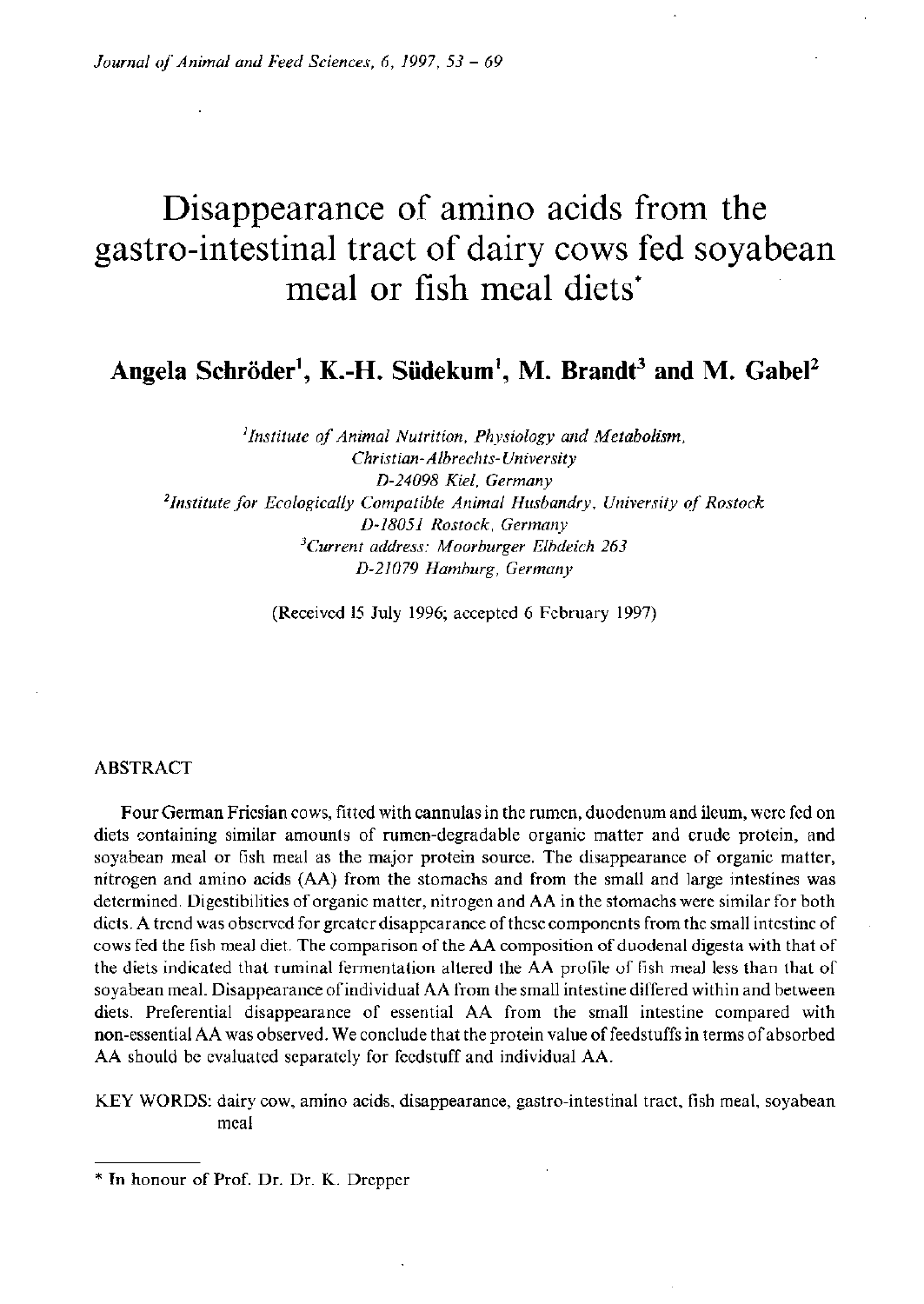# INTRODUCTION

Amino acids (AA) are supplied to the duodenum of dairy cows by microbial protein synthesized in the rumen, rumen-undegraded dietary protein and endogenous protein. On average, microbial nitrogen (N) supplies 59% of the non-ammonia-N (NAN) in duodenal digesta of dairy cows (Clark et al., 1992). Therefore, the AA composition of protein in duodenal digesta should reflect that of microbial protein. From a survey of literature data, Merchen and Titgemeyer (1992) concluded that proportions of individual essential A A (EAA) in duodenal digesta are not greatly divergent from those in ruminal bacteria, except for leucine and lysine. When the extent of ruminal protein degradation, however, is very low or AA release from feeds differs among individual AA or both, AA composition of duodenal digesta may be altered largely due to a greater proportion of rumen-undegraded feed protein. According to Erasmus (1991), manipulations of duodenal AA profile have only been successful when supplemental protein supplied about half of the total dietary protein.

Fish meal (FM) contains high-quality protein (Agricultural Research Council, 1980) with an AA composition close to that required for growth and milk production (Atwal and Erfle, 1992). From studies conducted *in vitro* (Hussein et al., 1991) and *in situ* (Susmel et al., 1989; Petit, 1992; Martillotti et al.,1995), it is obvious that FM protein is more resistant to ruminal degradation than protein from soyabean meal (SBM). Based on the amounts of intestinally absorbed AA, FM has been judged a valuable source of rumen-undegraded protein for rapidly growing steers (Keery et al., 1993). To the authors' knowledge, no studies report on the fate of ruminally undegraded AA from FM within the small and large intestines of dairy cows. Recent developments in protein evaluation systems for ruminants have focused on supply of individual AA to and disappearance from the small intestine to determine individual AA rather than protein requirements of cattle (Iburg, 1993; van Straalen, 1995; Schwab, 1996). The objectives of this study were to compare the AA composition of duodenal digesta and the disappearance of individual AA from the small intestine of dairy cows fed rations containing similar amounts of rumen-degradable organic matter (OM) and CP, but differing in the major CP source, i.e. SBM or FM.

# MATERIAL AND METHODS

# *Animals and diets*

Four German Friesian cows (two lactating, two non-lactating) fitted with permanent ruminal, duodenal and ileal cannulas (Brandt et al., 1984), were used.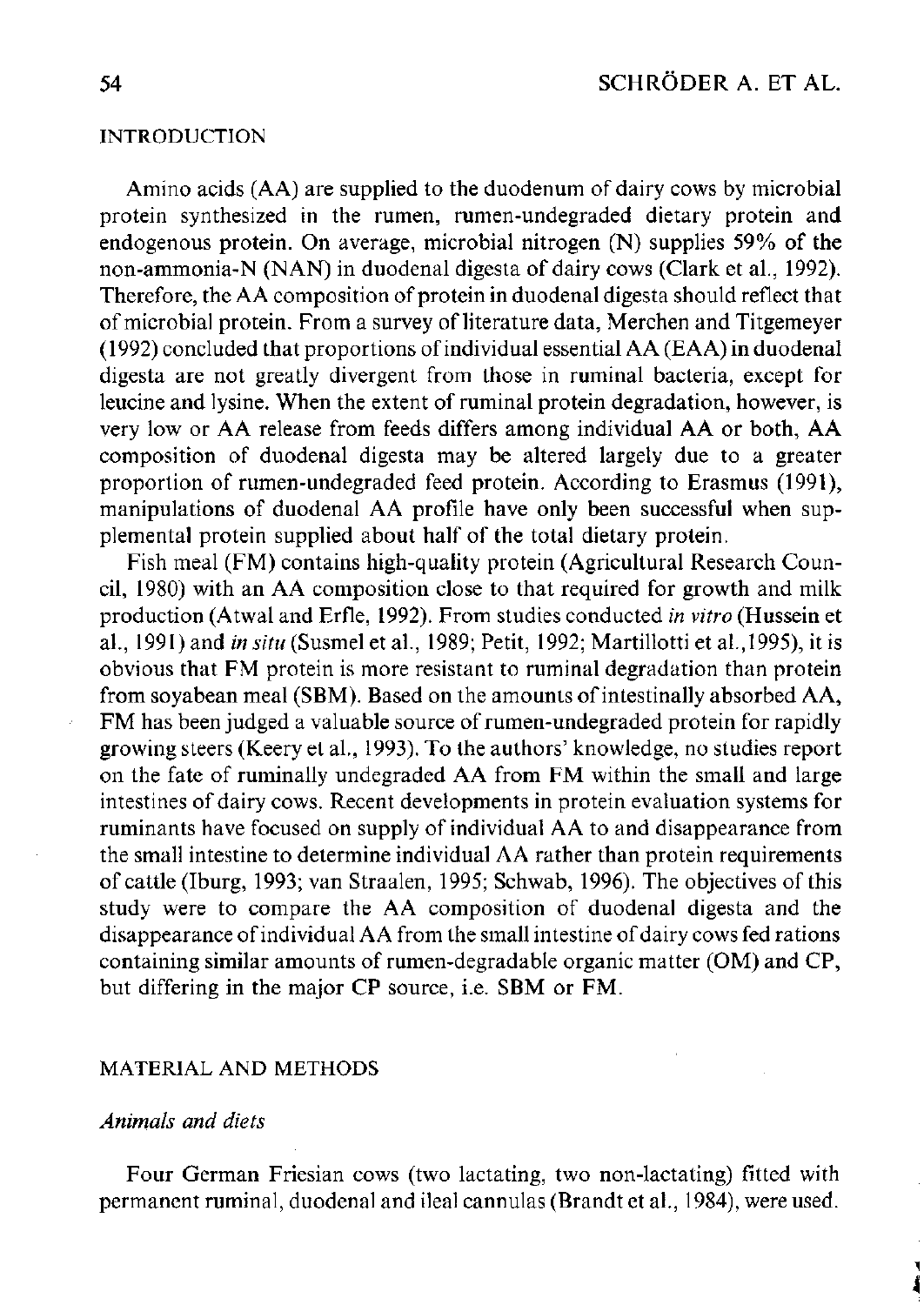# AMINO ACIDS DISAPPEARANCE IN COWS 55

|                         | Dict          |           |  |  |
|-------------------------|---------------|-----------|--|--|
| Ingredient              | soyabean meal | fish meal |  |  |
| Grass hay               | 39.1          | 42.6      |  |  |
| Soyabean meal           | 25.6          |           |  |  |
| Fish meal               |               | 20.9      |  |  |
| Tapioca                 | 29.5          | 31.0      |  |  |
| Mineral-vitamin mixture | 5.8           | 5.5       |  |  |

# Composition of soyabean meal and fish meal diets, % of dry matter

Chemical composition of dietary ingredients, g/kg of dry matter

| Item                            |               |           | Ingredient |                      |
|---------------------------------|---------------|-----------|------------|----------------------|
|                                 | soyabean meal | fish meal | grass hay  | tapioca <sup>1</sup> |
| Crude protein                   | 530           | 730       | 120        | 24                   |
| Acid ether extract <sup>2</sup> | 19            | 52        | 35         | 8                    |
| Ash                             | 65            | 192       | 64         | 61                   |
| Crude fibre                     | 50            | 16        | 310        | 46                   |
| Nitrogen-free extractives       | 337           | 12        | 467        | 861                  |
| TAA <sup>3</sup>                | 553           | 765       | 103        |                      |
| $EAA4$ , g/100 g AA             | 44.5          | 48.6      | 47.0       |                      |
| leucine                         | 7.8           | 8.3       | 9.8        |                      |
| lysine                          | 6.6           | 8.6       | 5.5        |                      |
| valine                          | 4.9           | 5.6       | 6.8        |                      |
| arginine                        | 7.8           | 6.6       | 5.4        |                      |
| threonine                       | 4.1           | 4.8       | 5.2        |                      |
| isoleucine                      | 4.4           | 4.7       | 4.5        |                      |
| phenylalanine                   | 5.0           | 3.9       | 5.5        |                      |
| histidine                       | 2.5           | 3.0       | 1.9        |                      |
| methionine                      | 1.3           | 3.0       | 2.4        |                      |
| NEA $A^5$ , g/100 g AA          | 55.5          | 51.4      | 53.0       |                      |
| glutamic acid                   | 18.2          | 14.0      | 12.0       |                      |
| aspartic acid                   | 11.4          | 10.5      | 10.7       |                      |
| glycine                         | 4.4           | 7.1       | 5.7        |                      |
| alanine                         | 4.3           | 6.1       | 7.3        |                      |
| tyrosine                        | 3.5           | 3.1       | 3.8        |                      |
| serine                          | 4.9           | 5.2       | 4.9        |                      |
| proline                         | 7.5           | 4.2       | 5.6        |                      |
| cystine                         | 1.4           | 1.3       | 3.0        |                      |

 $\ddot{\phantom{a}}$ 

<sup>1</sup> not analysed for amino acids because of low crude protein content  $2^2$  acid hydrolysis prior to extraction  $3^3$  total amino acids

4 essential amino acids

5 non-essential amino acids

TABLE 1

TABLE 2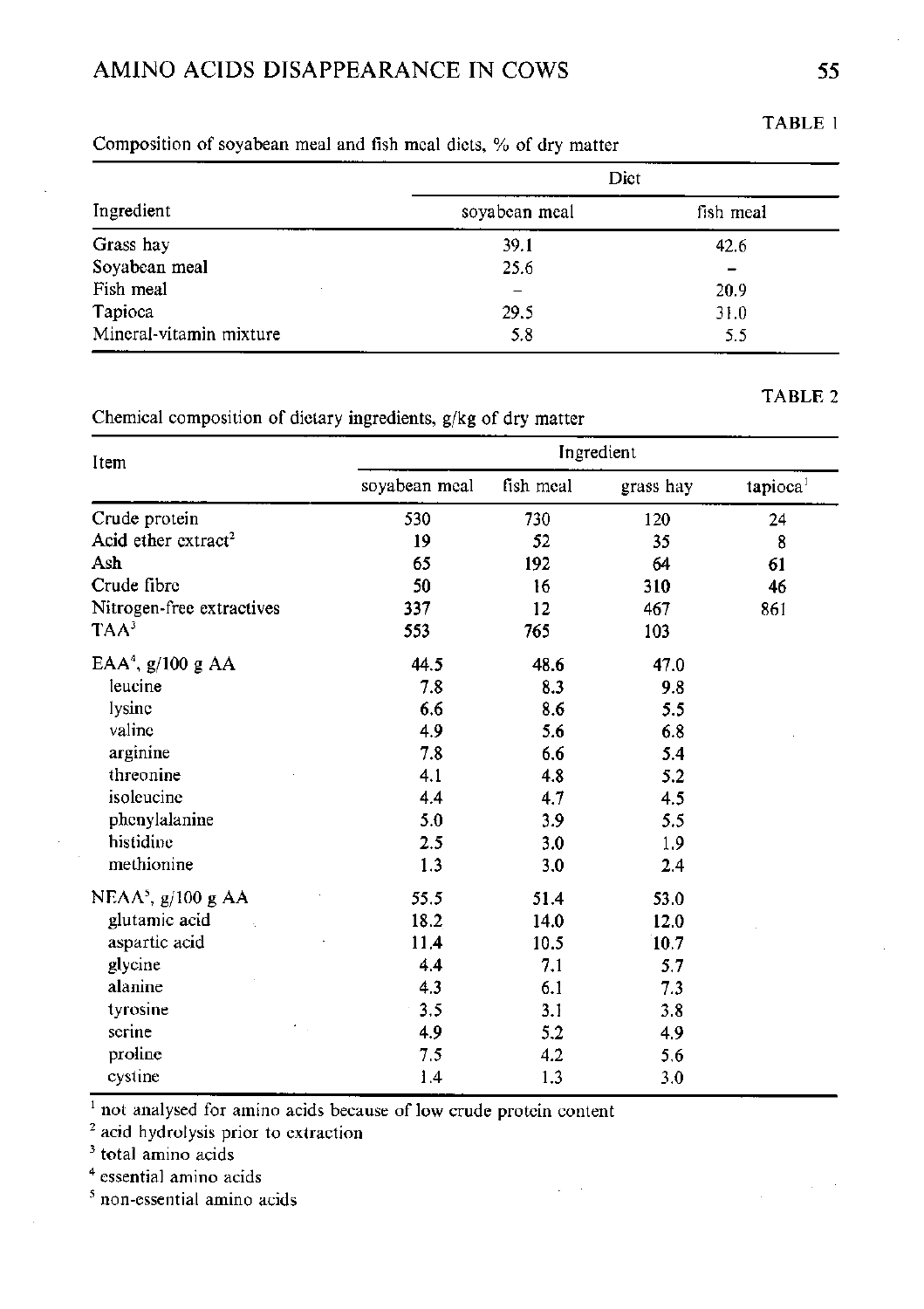Two diets were formulated to provide identical amounts of rumen-degradable OM and CP in the dry matter (DM) of the diet, but from two different protein sources, SBM or FM. Based on an *in situ* study of Susmel et al. (1989), who estimated CP degradability in cows receiving forage and concentrate in proportions (48:52) similar to those used in this study, rumen-degradable CP was assumed to be 54 and 41 % of CP for SBM and FM, respectively. Because the CP content of the SBM was higher than calculated, the SBM contributed about one percentage unit more rumen-degradable CP than FM to the respective diet DM . For the whole diet, this difference was even smaller, because the FM diet contained more rumen-degradable CP from hay as a result of the greater hay proportion in the DM of this diet (Table 1). Due to the principal aim of diet formulation, the ingredient (Table 1) and chemical composition (Table 2) of the diets differed slightly. Soyabean meal or FM contributed 70 and 72% to total dietary CP, respectively. The diets containing the respective protein sources are hereafter referred to as the SBM diet and the FM diet. All feedstuffs were obtained commercially. The grass hay was a second cut from a lowland bog and was fed in the long, unchopped form. Tapioca was offered as a meal. According to the manufacturer's information, the SBM was toasted at 102°C for 20 min. To ensure complete intake, 1.7 and 2.7% (DM basis) propionic acid (10%,  $v/v$ ) were added to the FM diet in periods 1 and 2, respectively. The daily allotment of feed was offered in two equal meals at 07:00 and 19:00 h. Water was freely available at all times.

# *Experimental design*

The two diets were fed to the cows in a two-period changeover design, i.e. all variables that are reported hereafter are the mean of four observations for each diet unless otherwise indicated. Experimental periods were 27 days long. Days 1 to 18 were for dietary adaptation. Sample collections were on days 19 to 27.

#### *Sample collection*

Representative samples of the feedstuffs were obtained from each dietary ingredient, pooled by period and stored at room temperature for subsequent analyses. Feed refusals were collected twice daily, dried at 40°C, pooled by animal over the collection period and stored like dietary ingredients until analyzed. Ruminal fluid was collected on day 20 of period 1 and on day 19 of period 2 and on day 27 of both periods. Samples were taken immediately before the morning feeding (0 h) and at 1, 2, 3, 5 and 8 h after the morning feeding. Collection and storage of ruminal fluid prior to analyses were as described previously (Schroder et. al., 1989). The pH of ruminal fluid was measured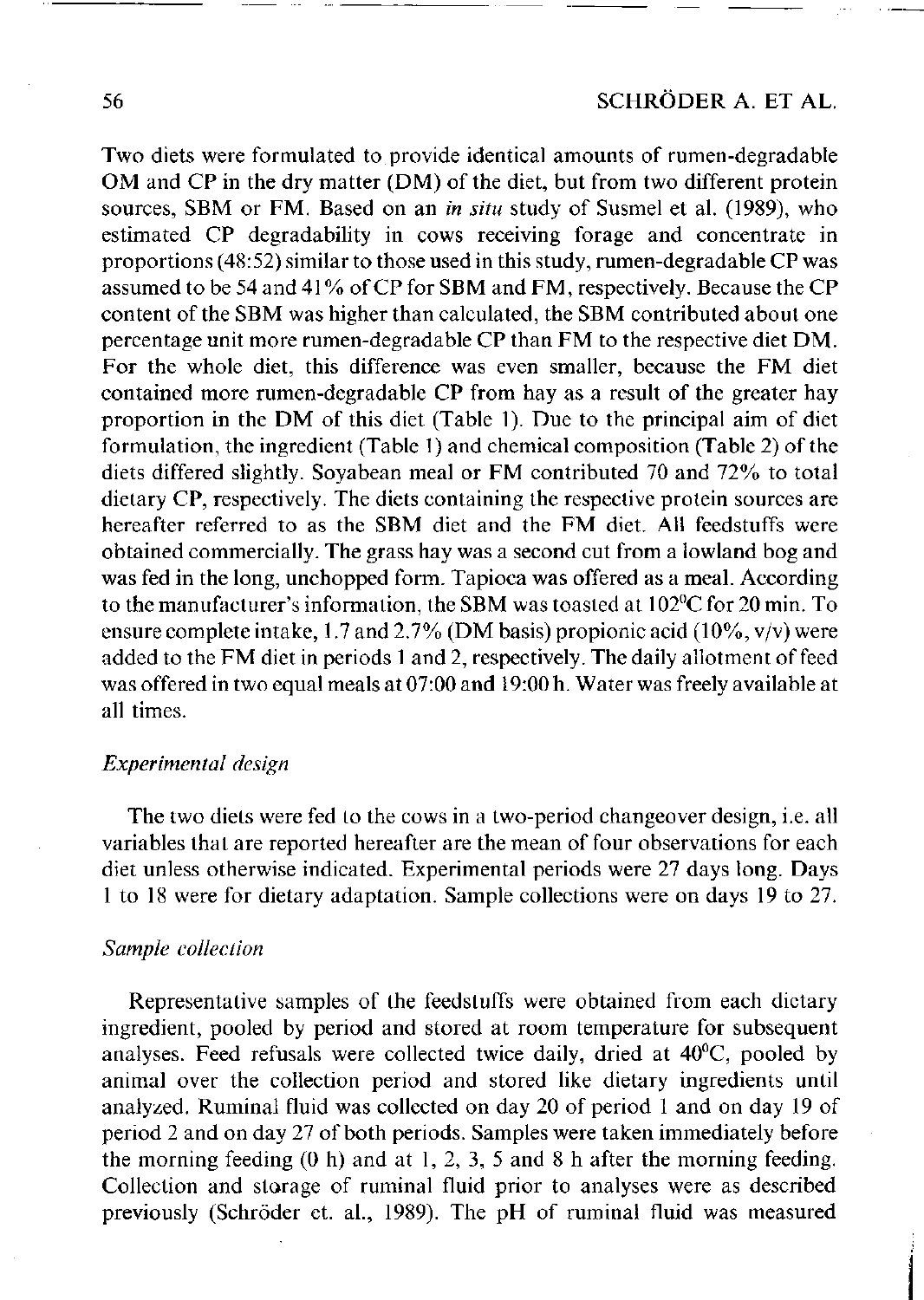immediately after the sample was taken. Duodenal and ileal digesta were spot sampled at 3- and 6-h intervals, respectively, from day 21 to 26 (Schröder et al., 1989). Total faecal collections and storage of digesta and faeces also were as reported by Schröder et al. (1989).

# *Marker administration*

In order to estimate the flow of digesta through the gastro-intestinal tract, chromium ethylene diamine-tetra-acetic acid (Cr EDTA) was used as a marker. A solution of Cr-EDTA in water (1.108 g Cr/I) was infused continuously into the ventral sac of the rumen at a rate of approximately 1.3 1/day.

# *Analytical procedures*

The DM of feedstuffs and feed refusals was determined by oven-drying at  $105\textdegree$ C overnight. The DM of digesta and faeces was estimated by freeze-drying and subsequent oven drying at 105°C. Thawed fresh matter was used for determination of N and ammonia-N  $(NH_3-N)$  in ileal digesta and faeces. Freeze-dried digesta and faeces were used for all other analyses. Ruminal fluid, duodenal and ileal digesta and faeces were analyzed for  $NH<sub>3</sub>-N$  by steam distillation according to Brandt (1979). Nitrogen in feedstuffs, digesta materials and faeces was analyzed by the Kjeldahl procedure (Naumann et al.,1976). Cr-EDTA in infusion solutions, digesta and faeces was analyzed photometrically as described by Brandt and Kiihn (1987). Samples of feedstuffs, digesta and faeces for AA analyses were hydrolyzed in 6 M HC1 at 132°C in an autoclave for 3 h. For sulphur AA, samples were oxidized with hydrogen peroxide: formic acid (1:9, y/y) at  $4^{\circ}$ C for 24 h, followed by 6 M HCl at 132 $^{\circ}$ C in an autoclave for 3 h. Amino acids were analyzed by ion-exchange chromatography in an AA analyzer (Model T 339 M; Microtechna, Prague).

# *Calculations and statistical analysis*

Amounts of digesta constituents entering the duodenum and ileum in 24 h were estimated from their ratio to the non-absorbed marker Cr-EDTA (a correction was made assuming an absorption in the rumen, small intestine and large intestine of 2, 0.5 and  $0.5\%$ , respectively; M. Brandt, unpublished observations, 1979) in the appropriate digesta samples (corrected for incomplete recovery in the faeces) and the 24 h intakes of the markers.

For the comparison of the AA composition of the protein in the diets and in duodenal digesta, the method of Guilloteau et al. (1986) was used. In this method the similarity between two AA profiles is expressed in the distance in  $\text{chi}^2$ :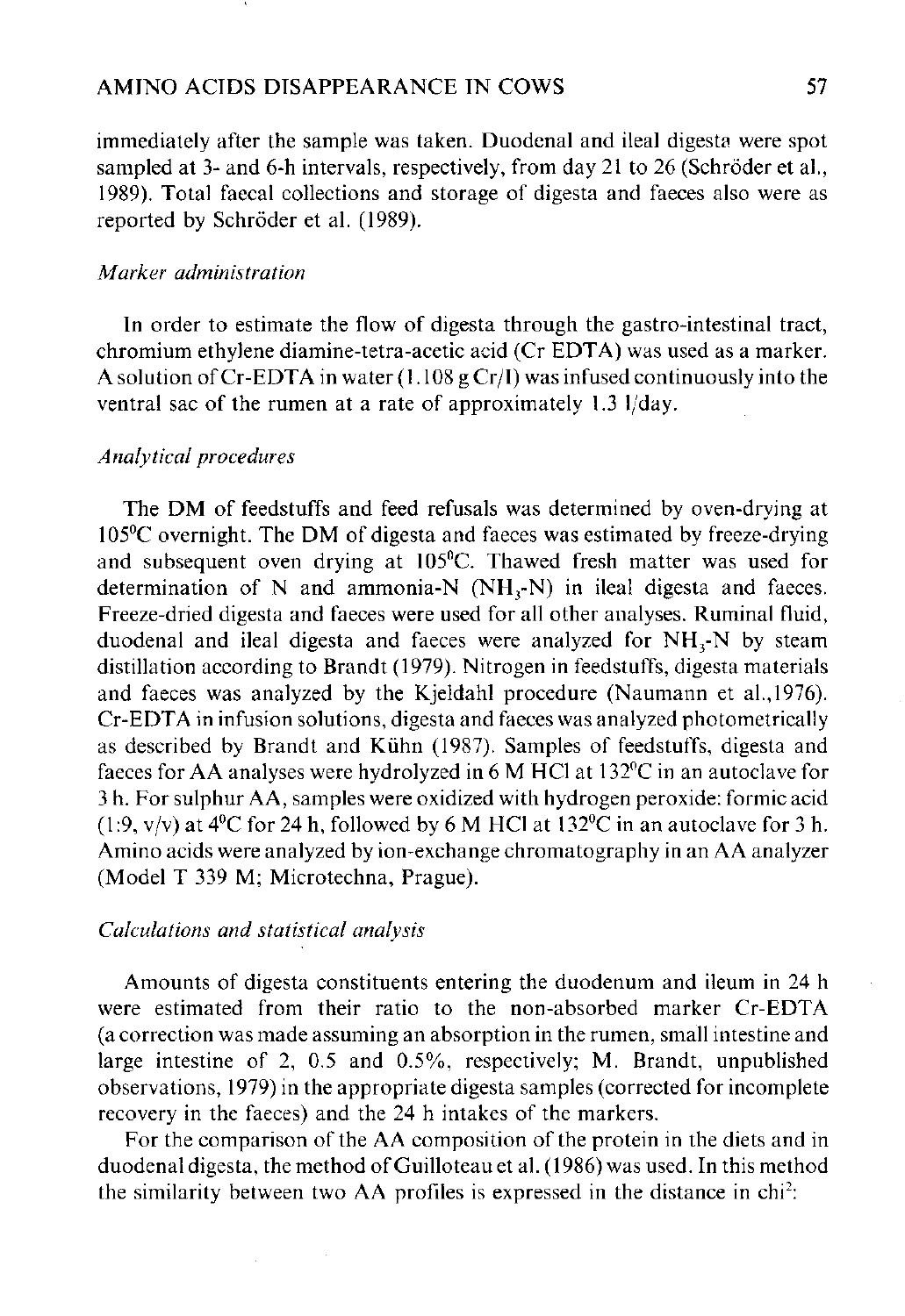$$
X^{2} = \sum_{k=1}^{17} (AA_{ik} - AA_{jk})^{2} / ((AA_{ik} + AA_{jk}) / 2)
$$

In this equation  $AA_{ik}$  and  $AA_{ik}$  are the respective percentages of AA k in total AA (TAA) of diet i and of duodenal digesta j.

Data were subjected to analysis of variance considering diet, animal and period as fixed effects. Diet effects were declared significant at  $P < 0.10$  unless otherwise indicated.

## RESULTS

The daily intakes of DM and CP and the proportions of AA in TAA of the diets are given in Table 3. The DM intakes were similar for the two diets but cows receiving the SBM diet consumed less CP, resulting in different CP concentrations in total diet DM . The AA profiles of the diets reflected the differences observed for SBM and FM (Table 2).

Ruminal variables are shown in Table 4. Average ruminal NH<sub>3</sub>-N concentrations were different between diets. At all time points, values were greater for the SBM diet than the FM diet and all differences were significant with the exception of the 0 and 5 h values. No clear postprandial peak of  $NH<sub>3</sub>$ -N concentrations was observed for either diet. Ruminal pH values were higher for the FM diet than for the SBM diet and the differences were significant at 2 and 8 h postfeeding.

Daily intakes of OM and digestibility of OM in the stomachs, the small intestine and the large intestine were similar for both diets (Table 5), although numerical values indicate that the OM of the FM diet was more digestible in the small intestine than the OM of the SBM diet. Total tract digestibilities of OM were high for both diets and slightly but significantly greater for the SBM than for the FM diet.

Variables of N intake and digestion are presented in Table 6. As indicated by the NAN flow to the duodenum compared with N intake and by apparent digestibility of  $N$  in the stomachs, the NAN flow to the duodenum was almost identical to N intake for both diets. When daily NAN flow to the duodenum was related to OM apparently digested in the stomachs or in the total tract, higher values were observed for the FM diet. However, none of the differences were significant. The apparent digestibilities of  $N$  in the stomachs and total tract and the apparent digestibilities of NAN in the small intestine and large intestine were not different  $(P > 0.10)$  between the two diets, although numerical values indicate that the FM diet had slightly higher digestibilities in the small intestine and in the total tract.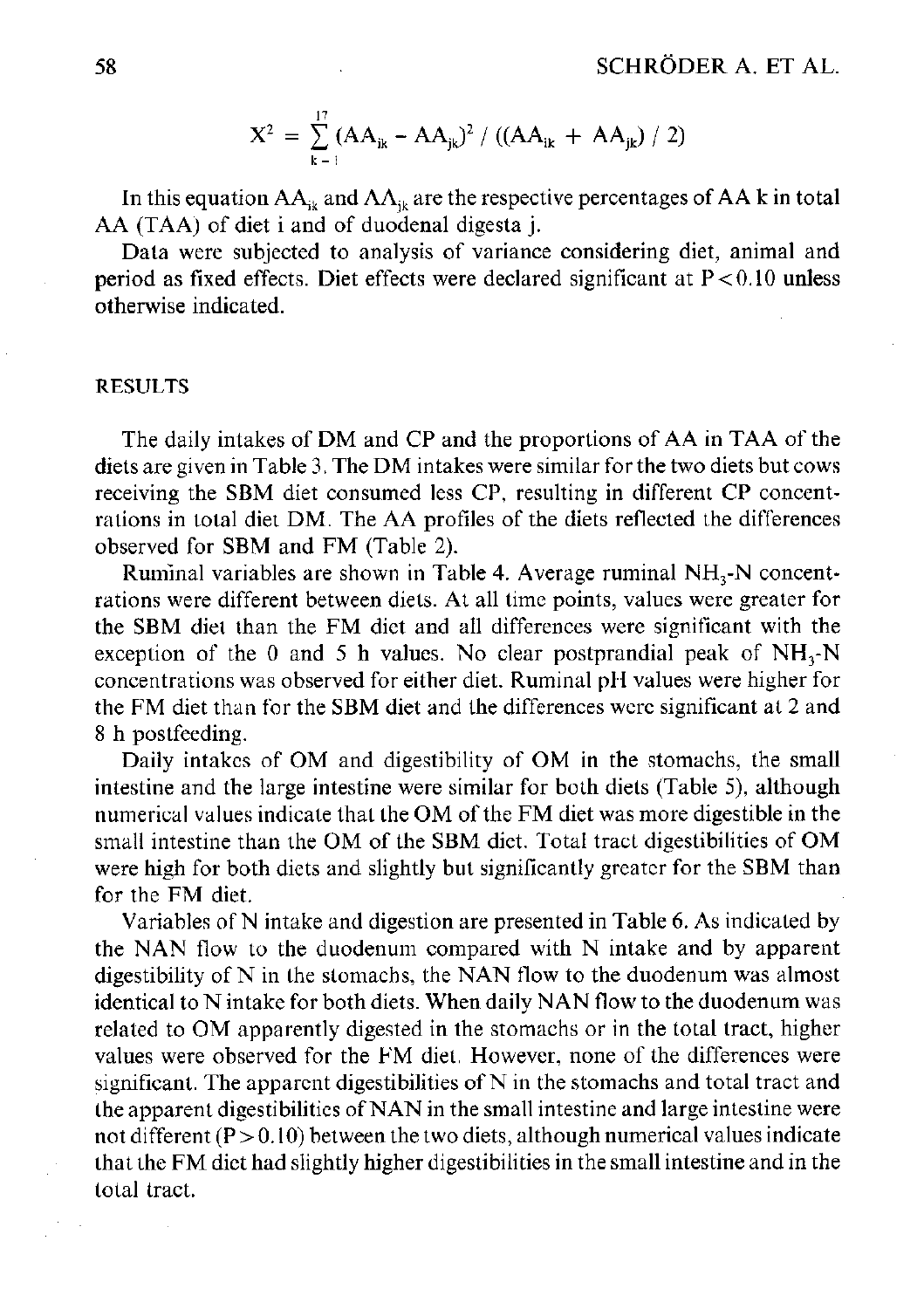# AMINO ACIDS DISAPPEARANCE IN COWS 59

|                                | Diet          |           |  |  |
|--------------------------------|---------------|-----------|--|--|
| Ingredient                     | soyabean meal | fish meal |  |  |
| Dry matter, kg/day             | 12.6          | 13.2      |  |  |
| Crude protein, g/day           | 2397          | 2825      |  |  |
| Crude protein, g/kg dry matter | 190           | 214       |  |  |
| TAA', g/day                    | 2293          | 2681      |  |  |
| EAA <sup>2</sup> , $g/day$     | 1033          | 1294      |  |  |
| $NEAA3$ , g/day                | 1261          | 1388      |  |  |
| EAA, g/100 g TAA intake        | 45.0          | 48.2      |  |  |
| leucine                        | 8.3           | 8.6       |  |  |
| lysine                         | 6.4           | 8.0       |  |  |
| valine                         | 5.3           | 5.9       |  |  |
| arginine                       | 7.3           | 6.4       |  |  |
| threonine                      | 4.3           | 4.9       |  |  |
| isoleucine                     | 4.4           | 4.6       |  |  |
| phenylalanine                  | 5.1           | 4.2       |  |  |
| histidine                      | 2.3           | 2.8       |  |  |
| methionine                     | 1.6           | 2.9       |  |  |
| NEAA, $g/100 g$ TAA intake     | 55.0          | 51.8      |  |  |
| glutamic acid                  | 16.8          | 13.5      |  |  |
| aspartic acid                  | 11.3          | 10.5      |  |  |
| glycine                        | 4.6           | 6.8       |  |  |
| alanine                        | 5.0           | 6.4       |  |  |
| tyrosine<br>$\lambda$          | 3.6           | 3.2       |  |  |
| serine                         | 4.9           | 5.1       |  |  |
| proline                        | 7.0           | 4.5       |  |  |
| cystine                        | 1.8           | 1.7       |  |  |

Daily intakes of dry matter, crude protein and amino acids and crude protein content and amino acid composition of soyabean meal and fish meal diets fed to dairy cows

<sup>1</sup> total amino acids

2 essential amino acids

<sup>3</sup> non-essential amino acids

TABLE 3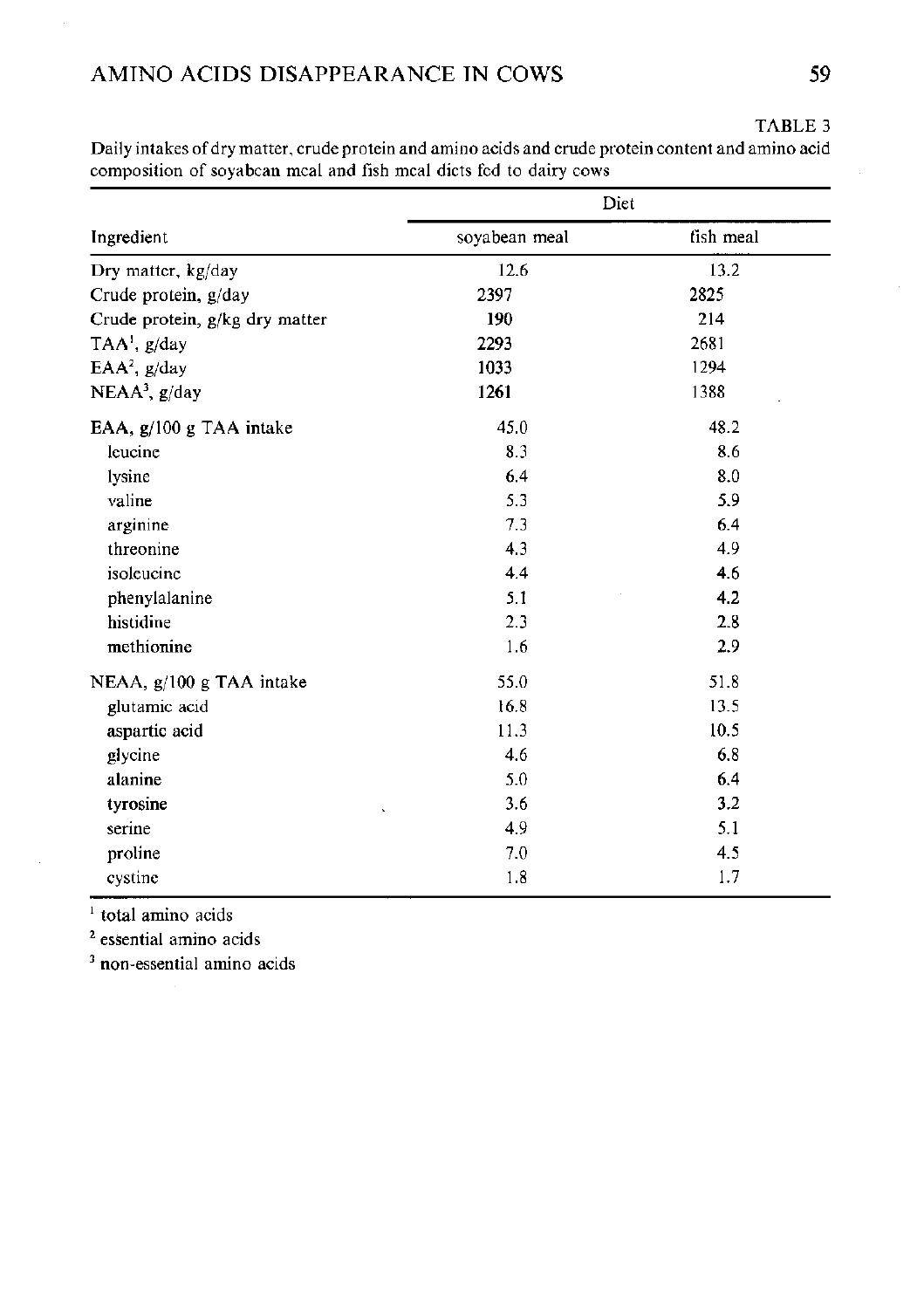TABLE 4

| Item             | Postfeeding    | Diet          |           |            | P     |
|------------------|----------------|---------------|-----------|------------|-------|
|                  | h              | soyabcan meal | fish meal | <b>SEM</b> |       |
| $NH, -N, mmol/l$ | 0              | 14.0          | 7.7       | 1.7        | 0.129 |
|                  | $\mathbf{1}$   | 15.4          | 7.5       | 1.1        | 0.036 |
|                  | 2              | 13.7          | 6.5       | 1.0        | 0.036 |
|                  | 3              | 10.9          | 4.8       | 0.7        | 0.028 |
|                  | 5              | 11.0          | 3.5       | 2.0        | 0.119 |
|                  | 8              | 7.6           | 2.3       | 1.1        | 0.081 |
| pH               | 0              | 6.4           | 6.6       | 0.3        | 0.732 |
|                  | 1              | 6.2           | 6.5       | 0.2        | 0.512 |
|                  | $\overline{2}$ | 5.9           | 6.4       | 0.1        | 0.091 |
|                  | 3              | 5.9           | 6.1       | 0.1        | 0.257 |
|                  | 5              | 6.0           | 6.0       | 0.1        | 0.143 |
|                  | 8              | 6.0           | 6,4       | 0.1        | 0.030 |

Ammonia-nitrogen  $(NH_3-N)$  concentrations and pH values in the ventral sac of the rumen of dairy cows fed a soyabean meal or fish meal diet

<sup>1</sup> each value represents the average of eight observations (two observations per cow)

#### TABLE 5

Daily intake, duodenal flow and apparent digestibility of organic matter in the gastrointestinal tract of dairy cows fed a soyabean meal or fish meal diet

| Item                      | Diet          |           | <b>SEM</b> | P     |
|---------------------------|---------------|-----------|------------|-------|
|                           | soyabean meal | fish meal |            |       |
| Intake, kg/day            | 11.7          | 11.8      |            |       |
| Flow to duodenum, kg/day  | 6.0           | 6.5       | 1.1        | 0.800 |
| Apparent digestibility, % |               |           |            |       |
| stomachs                  | 48.7          | 47.4      | 2.8        | 0.780 |
| small intestine           | 44.3          | 51.7      | 2.2        | 0.138 |
| large intestine           | 20.3          | 4.2       | 9.6        | 0.359 |
| total tract               | 77.5          | 76.6      | 0.2        | 0.063 |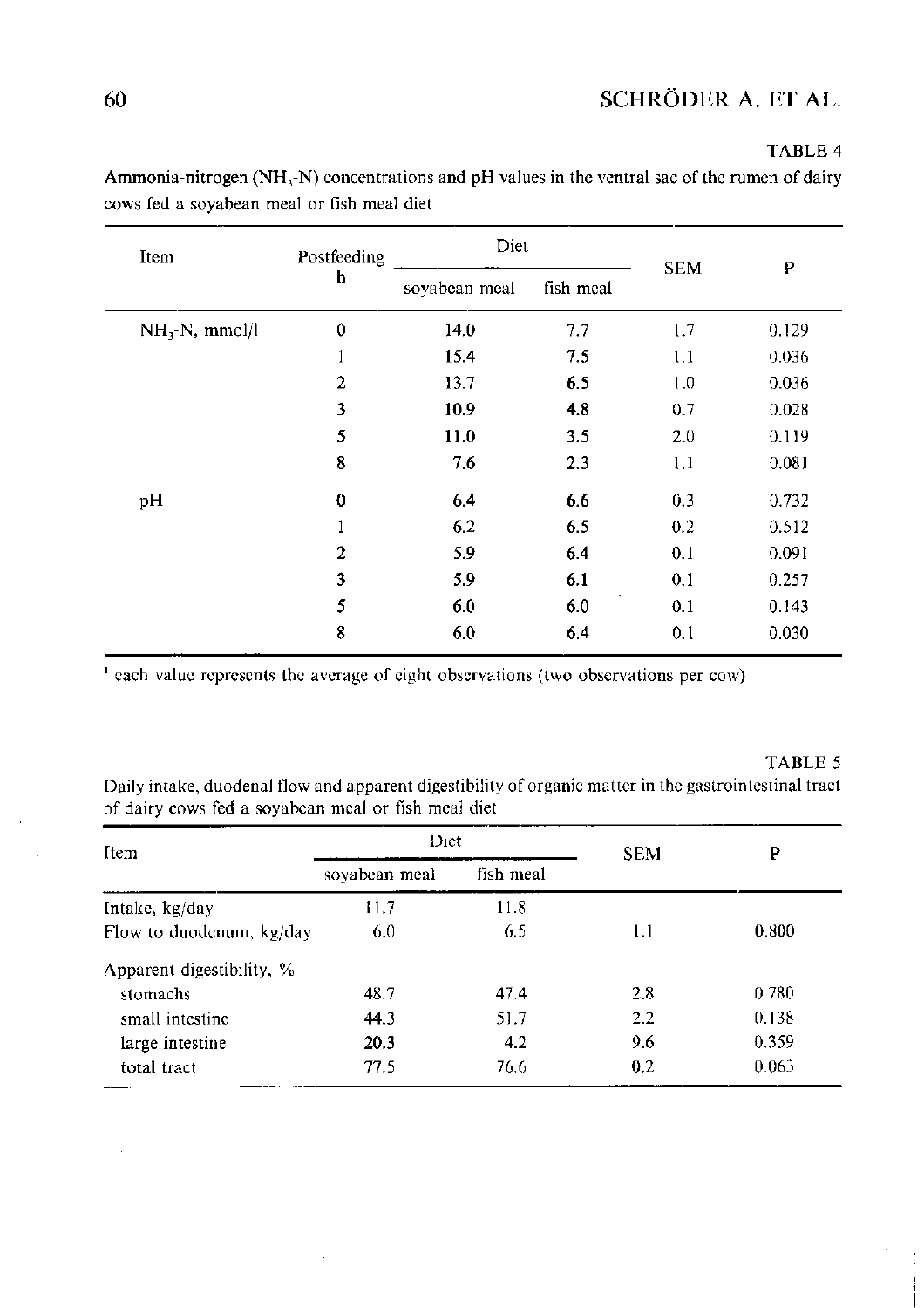| Item                           | Diet          |           | <b>SEM</b> | P     |
|--------------------------------|---------------|-----------|------------|-------|
|                                | soyabean meal | fish meal |            |       |
| Intake, g/day                  | 384           | 452       |            |       |
| Flow to duodenum.              |               |           |            |       |
| $NAN$ , $g/day$                | 380           | 442       | 60         | 0.534 |
| NAN, $g/kg$ DOMT <sup>1</sup>  | 40            | 47        | 2          | 0.164 |
| NAN, $g/kg$ DOMST <sup>2</sup> | 65            | 83        | 12         | 0.398 |
| Apparent digestibility, %      |               |           |            |       |
| stomachs, N                    | $-0.3$        | 1.6       | 4.5        | 0.795 |
| small intestine. NAN           | 65.9          | 69.7      | 1.4        | 0.195 |
| large intestine, NAN           | 13.5          | 8.7       | 7.8        | 0.709 |
| total tract. N                 | 70.5          | 73.2      | 1.4        | 0.309 |

Daily intakes, duodenal flow and apparent digestibilities of nitrogen (N) and non-ammonia-nitrogen (NAN) in the gastro-intestinal tract of dairy cows fed a soyabean meal or fish meal diet

1 organic matter apparently digested in the total tract

<sup>2</sup> organic matter apparently digested in the stomachs

Daily flows of AA to the duodenum and AA composition of duodenal digesta are given in Table 7. There was only a non-significant difference  $(P>0.10)$ between diets for TAA, EAA and non-essential AA (NEAA) flows to the duodenum. The AA profile of duodenal digesta was different between diets for cystine and tended to differ for lysine ( $P = 0.133$ ), threonine ( $P = 0.155$ ), glutamic acid (P = 0.138) and tyrosine (P = 0.168), all of which were higher in duodenal digesta of cows fed the FM diet. The concentration of TAA-N in NAN at the duodenum was 8.7 percentage units higher ( $P = 0.162$ ) for the FM diet than for the SBM diet.

The AA flows to the duodenum as a percentage of AA intake and the distance in  $X<sup>2</sup>$  between AA profiles of the diets and duodenal digesta are presented in Table 8. The duodenal flows of TAA, EAA and NEAA were lower than the respective intakes, i.e., a net disappearance of AA occurred in the stomachs. The values for TAA, EAA and NEAA were not different between diets  $(P>0.10)$ . Values for individual EAA ranged from 57% for arginine in the SBM diet to 109% for methionine in the same diet. Differences between diets for duodenal EAA flow as percentage of intake were significant for arginine and methionine. Methionine flow to the duodenum was higher than intake in the SBM diet, whereas it was lower than intake in the FM diet. Values of NEAA flow to the duodenum relative to intake ranged from 40% for proline to 141 % for glycine in the SBM diet. Values for glycine and alanine were higher and those for serine were lower for the SBM diet than for the FM diet. The distance in  $X^2$  between the

TABLE 6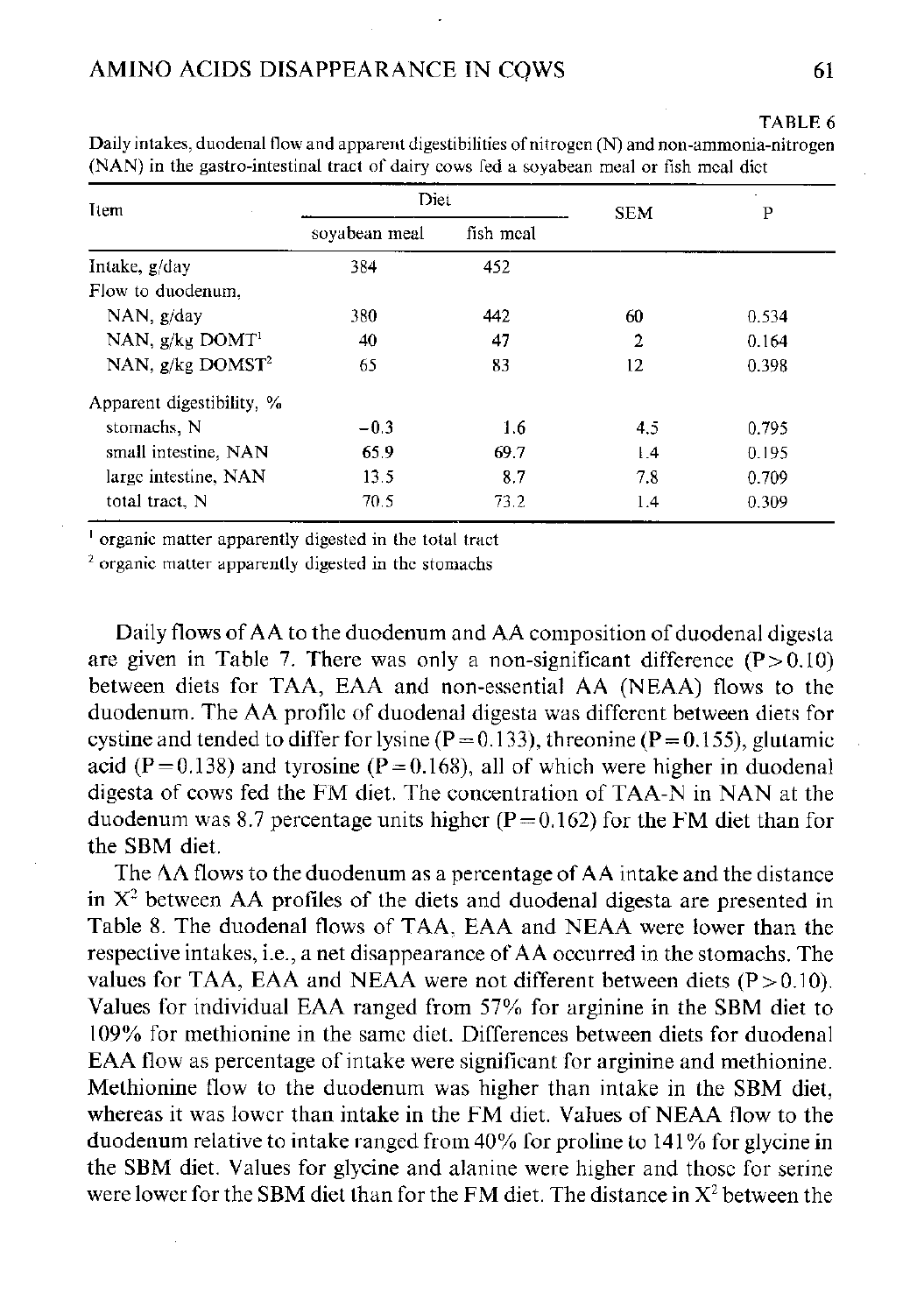# 62 SCHRODER A. ET AL.

#### TABLE 7

Item Diet soyabean meal fish meal SEM P TAA<sup>1</sup>, g/day <sup>1</sup>, g/day 1844 2408 399 0.442 EAA<sup>2</sup>,  $g/day$  $\frac{1}{2}$ , g/ day 851 1126 188 0.316  $NEAA<sup>3</sup>$ , g/day  $992$  1283 211 0.610 TAA-N,  $g/100 g$  DNAN<sup>4</sup> 78 87 3 0.162 EAA, g/100 g TAA 46.2 46.8 0.2 0.188 leucine 8.0 7.8 0.7 0.232 lysine 6.8 7.5 0.6 0.133 valine 6.1 5.9 1.4 0.588 arginine 5.3 5.8 2.1 0.200 threonine 5.3 5.0 0.4 0.155 isoleucine 5.1 4.9 1.9 0.486 phenylalanine 4.8 4.5 2.2 0.291 histidine 2.9 2.9 0.5 1.000

methionine 2.1 2.5 1.3 0.232 NEAA, g/100 g TAA 53.8 53.2 0.2 0.188 glutamic acid 13.0 13.3 1.0 0.138 aspartic acid 11.3 11.0 1.6 0.220 glycine 8.1 8.2 3.2 0.961 alanine 6.7 6.7 1.8 0.668 tyrosine **4.6** 4.2 1.5 0.168 serine **4.3** 4.8 1.6 0.180 proline 3.5 3.3 2.5 0.523 cystine 2.1 1.7 0.4 0.011

Amino acid flow to the duodenum and amino acid composition of duodenal digesta of dairy cows fed a soyabean meal or fish meal diet

1 total amino acids

2 essential amino acids

3 non-essential amino acids

4 daily non-amonia-nitrogen flow to the duodenum

AA profiles of the diets and duodenal digesta differed between diets for TAA, EAA and NEAA and all values were higher for the SBM diet.

The disappearance of AA from the small intestine (Table 9) tended to be higher in cows receiving the FM diet. The percentage disappearance of TAA, EAA and NEAA from the small intestine was 5.0, 6.3 and 3.8 percentage units higher for the FM diet than for the SBM diet. Significant differences between diets among EAA were determined for leucine and isoleucine and, among NEAA, for glutamic acid, alanine and serine. The lowest values of only 49.5 and 55.4% for the SBM and FM diets, respectively, were obtained for cystine. The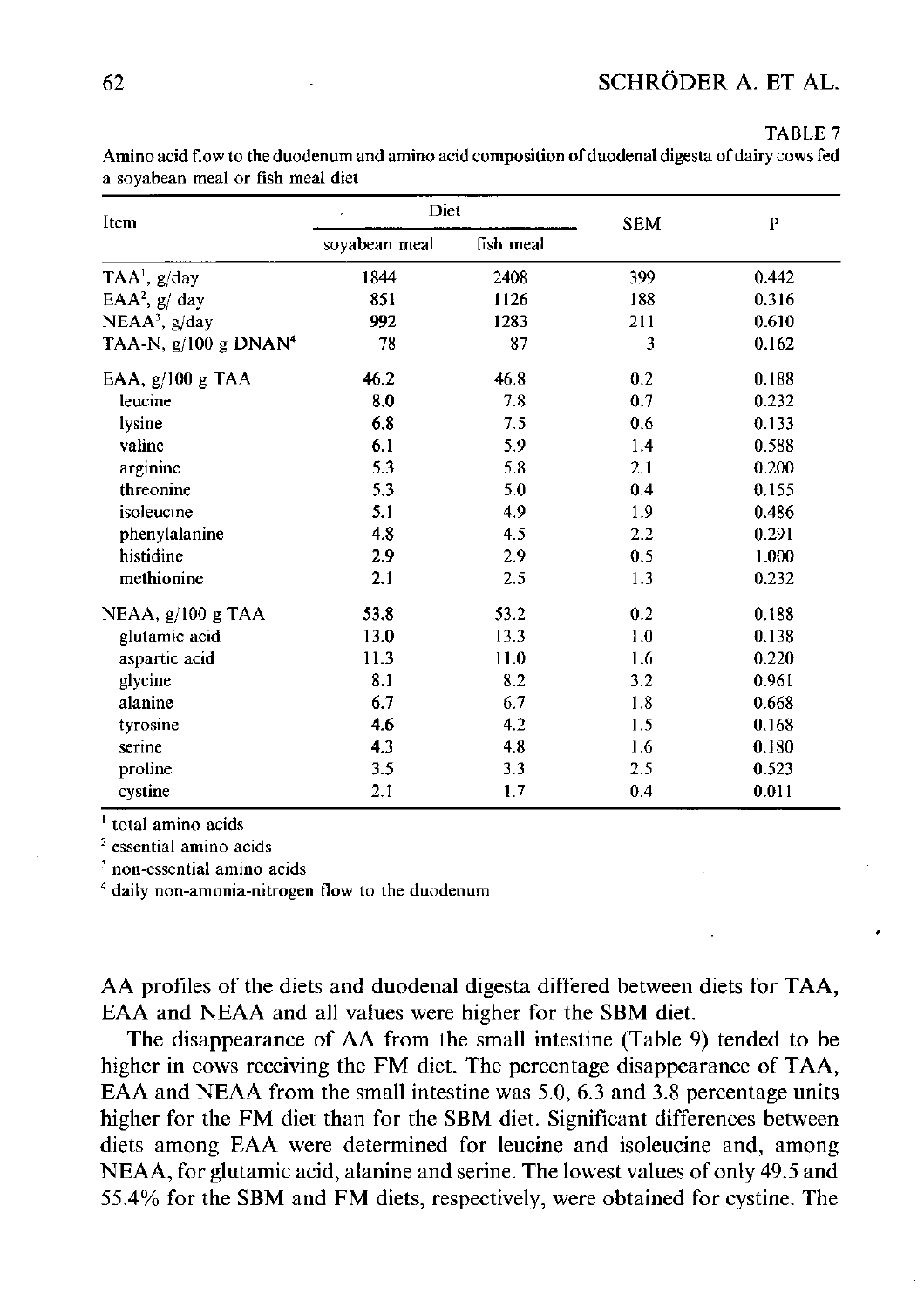# TABLE 8

| Item                   | Diet          |           | <b>SEM</b>        | ${\bf P}$ |
|------------------------|---------------|-----------|-------------------|-----------|
|                        | soyabean meal | fish meal |                   |           |
| SEM P EAA <sup>2</sup> | 82.2          | 83.6      | 5.1               | 0.868     |
| leucine                | 77.2          | 77.9      | 4.7               | 0.925     |
| lysine                 | 85.3          | 81.7      | 4.3               | 0.606     |
| valine                 | 90.8          | 86.4      | 3.3               | 0.457     |
| arginine               | 57.2          | 78.1      | 3.9               | 0.063     |
| threonine              | 976           | 89.2      | 4.2               | 0.292     |
| isoleucine             | 92.9          | 91.3      | 8.6               | 0.906     |
| phenylalanine          | 75.5          | 90.2      | 9.4               | 0.385     |
| histidine              | 97.2          | 88.4      | 3.8               | 0.245     |
| methionine             | 108.7         | 73.9      | 8.4               | 0.099     |
| NEAA <sup>3</sup>      | 78.5          | 88.7      | 5.2               | 0.299     |
| glutamic acid          | 61.8          | 85.0      | 5.7               | 0.103     |
| aspartic acid          | 80.6          | 89.9      | 6.8               | 0.423     |
| glycine                | 141.2         | 103.4     | 4.4               | 0.026     |
| alanine                | 107.7         | 91.4      | 2.4               | 0.039     |
| tyrosine               | 104.1         | 111.8     | 5.2               | 0.408     |
| serine                 | 71.6          | 81.2      | 2.3               | 0.095     |
| proline                | 40.2          | 63.6      | 7.1               | 0.146     |
| cystine                | 97.5          | 84.8      | 6.6               | 0.310     |
| TAA <sup>4</sup>       | 80.2          | 86.2      | 5.1               | 0.491     |
| $X^2$                  |               |           |                   |           |
| <b>EAA</b>             | 1.57          | 0.62      | 0.16              | 0.030     |
| <b>NEAA</b>            | 6.35          | 0.99      | 0.58 <sup>°</sup> | 0.023     |
| <b>TAA</b>             | 7.92          | 1.35      | 0.43              | 0.008     |

Amino acid flow to the duodenum as percentage of amino acid intake and the distance in  $X^2$  between diets and duodenal digesta of dairy cows fed a soyabean meal or fish meal diet

1 percentages were calculated individually for each cow from the duodenal AA flow and the respective intake and then averaged. Thus, data presented in this table may deviate from values calculated on the basis of average duodenal AA flows (Table 7) and AA intakes (Table 3)

2 essential amino acids

3 non-essential amino acids

4 total amino acids

disappearance values of methionine and histidine in the SBM diet also were low (54.5 and 57.6%, respectively). Although the respective values for the FM diet were 15 and 10 percentage units greater, these differences did not reach the level of significance ( $P = 0.211$  and  $P = 0.210$ , respectively). For both diets, lysine and arginine were the AA that apparently disappeared to the greatest extent from the small intestine.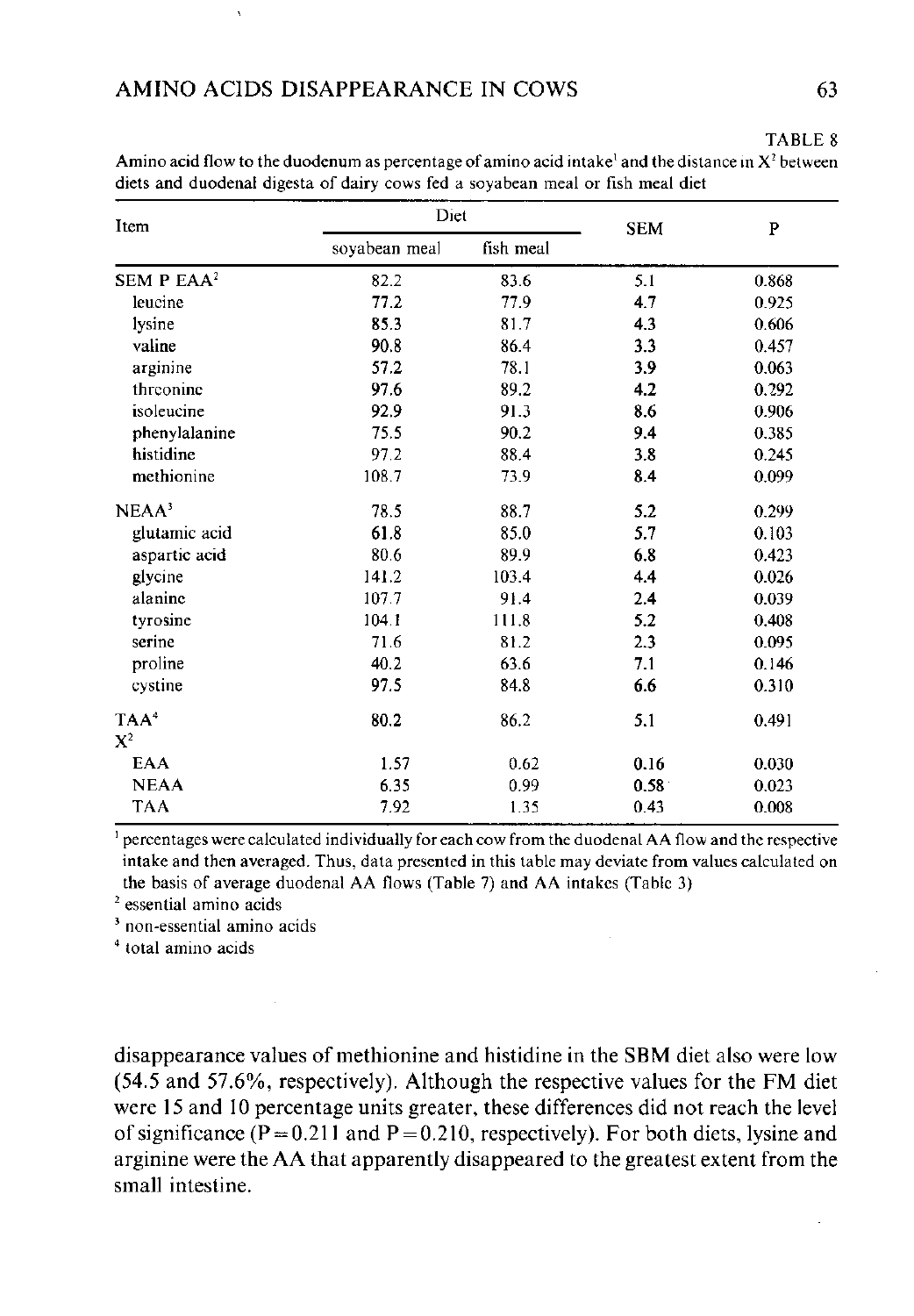#### TABLE 9

| Item              | Diet          |           | <b>SEM</b> | P     |
|-------------------|---------------|-----------|------------|-------|
|                   | soyabean meal | fish meal |            |       |
| EAA <sup>1</sup>  | 66.3          | 72.6      | 1.8        | 0.130 |
| leucine           | 67.4          | 73.1      | 1.1        | 0.063 |
| lysine            | 79.6          | 81.7      | 1.8        | 0.487 |
| valine            | 68.4          | 72.1      | 2.1        | 0.340 |
| arginine          | 80.0          | 84.2      | 1.4        | 0.157 |
| threonine         | 63.8          | 70.3      | 1.6        | 0.106 |
| isoleucine        | 67.3          | 71.4      | 0.7        | 0.061 |
| phenylalanine     | 68.5          | 72.3      | 0.9        | 0.104 |
| histidine         | 57.2          | 68.1      | 4.2        | 0.210 |
| methionine        | 54.5          | 70.2      | 6.1        | 0.211 |
| NEAA <sup>2</sup> | 70.7          | 74.5      | 1.4        | 0.199 |
| glutamic acid     | 68.0          | 73.0      | 1.2        | 0.099 |
| aspartic acid     | 71.2          | 72.0      | 1.4        | 0.749 |
| glycine           | 77.2          | 73.1      | 1.9        | 0.772 |
| alanine           | 61.9          | 70.2      | 1.6        | 0.065 |
| tyrosine          | 69.3          | 75.3      | 2.8        | 0.264 |
| serine            | 73.6          | 64.6      | 1.8        | 0.075 |
| proline           | 63.7          | 67.2      | 2.6        | 0.440 |
| cystine           | 49.5          | 55.4      | 4.4        | 0.447 |
| $TAA^3$           | 68.7          | 73.6      | 1.6        | 0.160 |

Disappearance of amino acids from the small intestine (% of duodenal amino acid flow) of dairy cows fed a soyabean meal or fish meal diet

1 essential amino acids

2 non-essential amino acids

<sup>3</sup> total amino acids

## DISCUSSION

This study was aimed at feeding the same amounts of rumen-degradable protein and rumen-degradable OM with both diets in order to obtain identical amounts of ruminally synthesized microbial protein. Changes in duodenal AA flow should then be due to rumen-undegraded protein from either SBM or FM. Surprisingly, differences between diets in ruminal  $NH<sub>3</sub>-N$  concentrations as an indicator of extent of ruminal proteolysis were large. Besides the slightly higher rumen-degradable CP content of the SBM diet, it appears that the SBM and FM sources of this study were more divergent in ruminal CP degradation characteristics than reported by Susmel et al. (1989), which have been used for calculation of diet composition for this trial. Our findings, however, confirm data from *in situ*  studies reported recently by Petit (1992) and Martillotti et al. (1995) that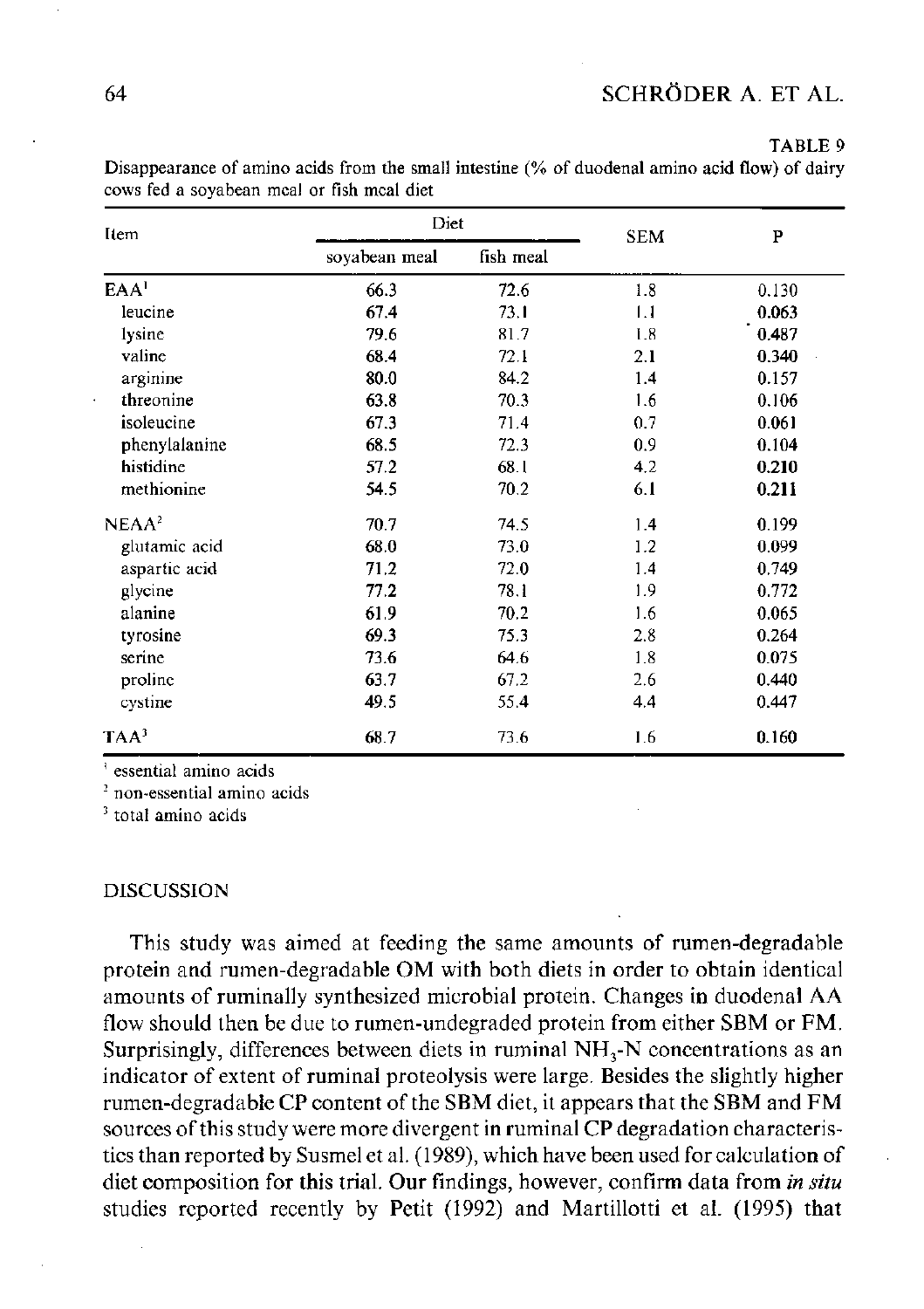rumen-degradable CP content of SBM and FM can differ by more than 20 and 15 percentage units, respectively, at assumed ruminal solid outflow rates of 5%/h. Lack of a clear postprandial peak of  $NH<sub>3</sub>-N$  concentrations for both diets points to a continuous release of NH<sub>3</sub> from both FM and SBM. The NH<sub>3</sub>-N concentrations found for the SBM diet and those at 0, 1 and 2 h after feeding for the FM diet were higher than 3.6 mmol/1, a value which has been reported to be sufficient for maximal growth rates of fluid associated bacterial populations *in vitro* (Satter and Slyter, 1974). The values obtained for the FM diet at 5 and 8 h postfeeding, however, were lower than 3.6 mmol/1. Because particle-adherent bacteria can have higher N requirements than those of ruminal fluid (McAllan and Smith, 1983), a temporary shortage of  $NH<sub>2</sub>-N$  in the rumen of cows fed the FM diets could have depressed ruminal fibre degradation. Ruminal digestibility of the OM including fibre components, however, was not different between diets.

Although feed intake was low and concentrates contributed no more than  $60\%$  to DM intake, ruminal pH values were low. The major concentrate ingredient was tapioca, which has been reported to contain about 80% starch and sugars with a high  $($  >  $75\%)$  solubility (Tamminga et al., 1990). The observed trend for lower pH with the SBM diet may be related to rumen-degradable fibre carbohydrates of SBM (Mikled, 1986). The low ruminal fluid pH of both diets probably decreased cellulolytic activity of the bacteria and decreased fibre degradation of both diets. The optimal pH for cellulolytic activity of bacteria in the rumen is near 6.8 (Terry et al., 1969) and ruminal fibre degradation *in vitro*  was almost completely inhibited at a pH of 6.0 (Stewart, 1977). The low pH could thus be responsible for the relatively low proportion (62%) of total tract OM digestion that occurred in the stomachs. Because OM digestibilities in the total tract were high, post-ruminal digestion of OM obviously compensated for the low OM digestibility in the stomachs.

For both diets, duodenal NAN flow equaled N intake. Based on the observations that supply of NH<sub>3</sub> to ruminal microbes throughout the day was closer to microbial requirements for the SBM diet than the FM diet, we suggest that microbial protein contribution to duodenal NAN flow was greater for the SBM diet. This suggestion is supported by data of Strache (1991), who used duodenal digesta from this trial and cytosine as a microbial marker and estimated that the percentage of microbial N of duodenal NAN flow was 5 percentage units higher for the SBM diet than for the FM diet  $(P<0.10)$ . Because microbial CP contains more non-AA-N than rumen-undegraded CP due to nucleic acid-N, the trend observed for a greater percentage of TAA-N in NAN at the duodenum of cows fed the FM diet supports this assumption. The greater amount of rumen-undegraded CP as observed for the FM diet will be advantageous for the dairy cow only when EAA and in particular those limiting milk yield are protected from rumen degradation to the same extent as CP and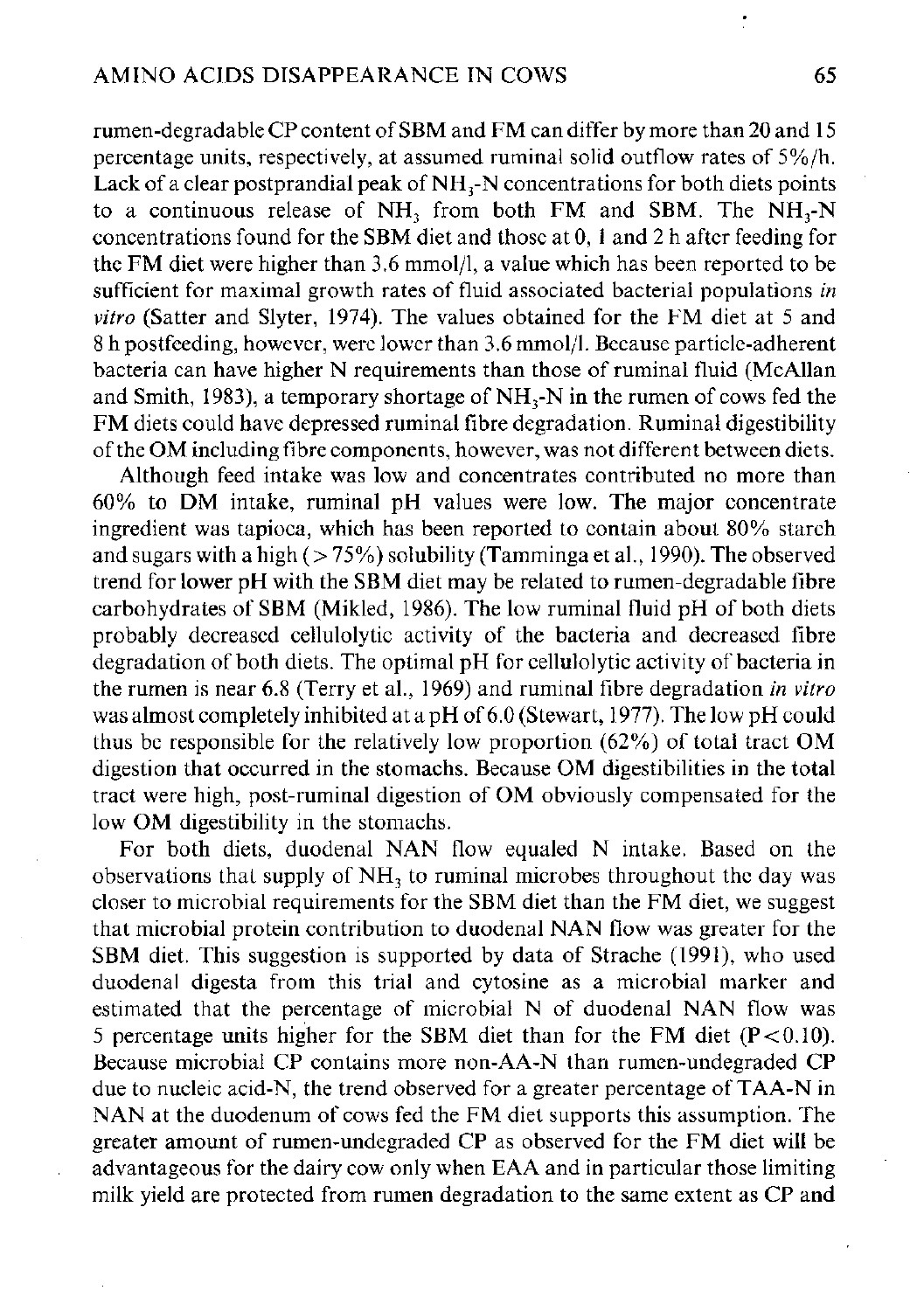when disappearance of CP from the small intestine is not decreased. The trend to greater disappearance of NAN from the small intestine of the FM diet indicates that this diet supplied more available NAN to the small intestine than the SBM diet.

With the exception of cystine, differences between diets for proportions of EAA, NEAA and individual AA in TAA of duodenal digesta could not be observed. When the AA profile of duodenal digesta was related to the profile of the diet (Table 8), however, the FM diet showed less variation. Changes in AA composition of duodenal digesta compared with the diet were expressed in  $X^2$ values. Values around 1 for the FM diet and from 1.9 to almost 8 for the SBM diet indicated that these changes were small for the FM diet but considerable for the SBM diet. Likewise, Susmel et al. (1989) have suggested that *in situ* rumen exposure affected the biological value of FM less than that of vegetable foods. The effect of rumen fermentation on degradation of individual AA and on AA composition of rumen undegraded protein may vary. Tamminga (1979) reported that in dairy cows fed a range of diets methionine was degraded to a lesser extent than TAA. We found that the value of methionine in duodenal digesta as percentage of methionine intake was greater than the value of TAA for the SBM diet but lower for the FM diet. These observations indicate that methionine was less degradable than TAA in the SBM diet but more degradable than TAA in the FM diet. Variation of individual AA degradation due to diet and protein sources has also been reported by King et al. (1990) and Cozzi et al. (1995).

Different extents of postruminal AA disappearance should be accounted for when the true protein value of a feedstuffs is assessed. *In vivo* studies are inconsistent with respect to variation in the percentage disappearance of individual AA from the small intestine (Titgemeyer et al., 1989; Keery et al., 1993; Lebzien and Rohr, 1994). Lebzien and Rohr (1994) reported that, after correction for endogenous AA, values of AA disappearance from the small intestine did not differ between EAA and NEAA. We found that ranking of individual AA in respect of percentage disappearance from the small intestine was similar for both diets, whereas, the extent of disappearance differed largely within and between diets. The same observation has been reported for four different protein sources including SBM and FM by Titgemeyer et al. (1989). In contrast to data for EAA presented by Keery et al. (1993), the disappearance of individual AA from the small intestine was not in proportion to their concentration in the digesta flowing to the small intestine. The same authors (Keery et al., 1993) concluded that preferential absorption of NEAA occurred from the small intestine, although in their study, the EAA to NEAA ratio remained almost constant between the abomasal (0.82) and ileal (0.81) digesta. The EAA to NEAA ratios in duodenal and ileal digesta were 1.03 and 0.99 for the SBM diet and 1.04 and 0.96 for the FM diet, indicating preferential disappearan-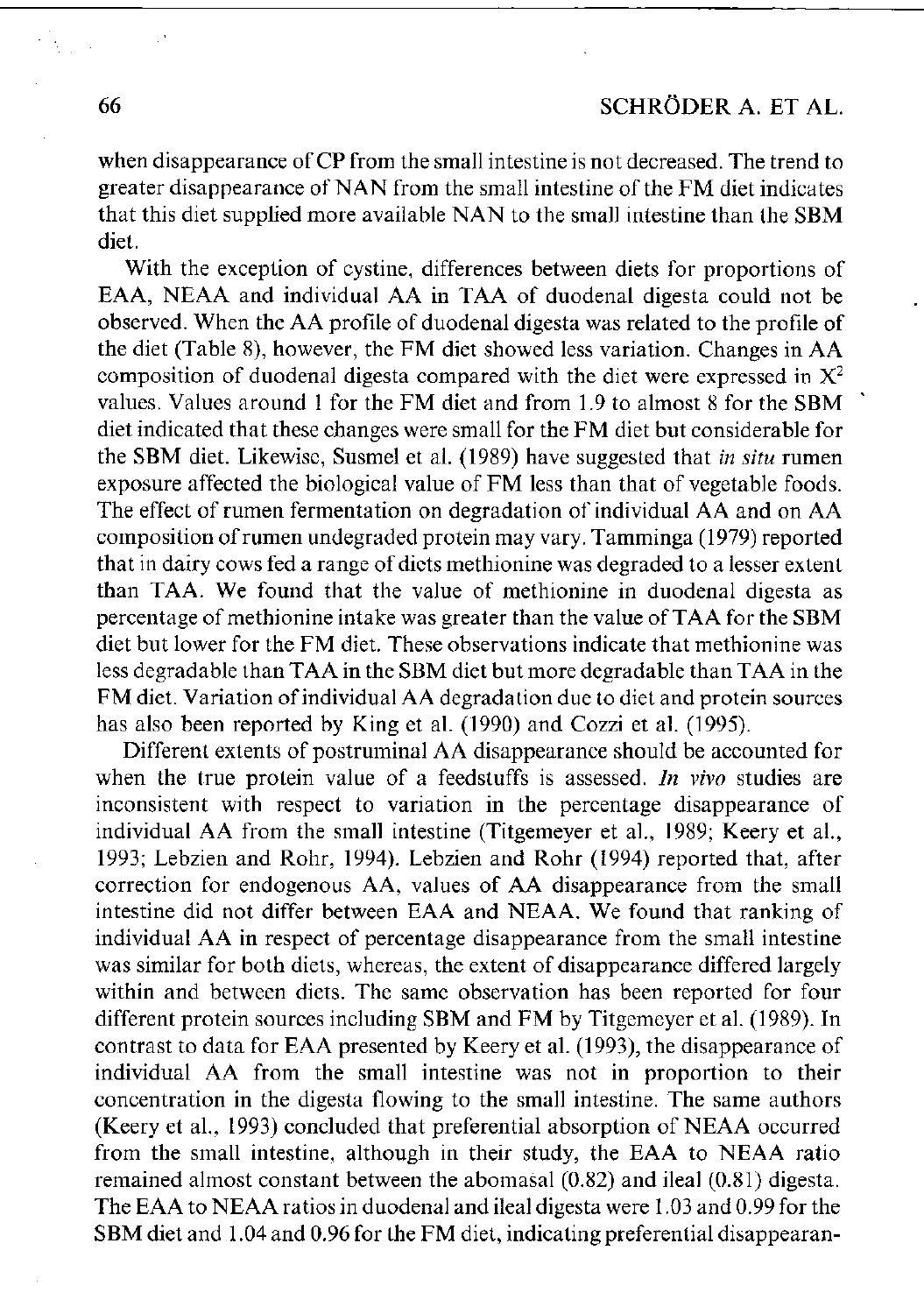ce of EAA from the small intestine. The EAA to NEAA ratio of endogenous protein from bile and pancreatic secretions of dairy cows was 0.63 and 0.05, respectively (Hagemeister,1987, unpublished observations). Therefore, the true difference between EAA and NEAA in disappearance from the small intestine might even be larger than reported.

## **CONCLUSIONS**

Replacing SBM by FM in diets for dairy cows can increase the amounts of ruminally undegraded CP and AA available for digestion in and absorption from the small intestine. Ruminal fermentation had a pronounced effect on AA composition of duodenal digesta. This indicates a selective ruminal release of individual AA. Percentage disappearance of individual AA in the small intestine differed within and between SBM and FM diets. Values for percentage disappearance of individual AA from the small intestine did not reflect composition of TAA of the diets or of duodenal digesta. It can be concluded that absorbed AA contents of feedstuffs must be determined individually by feedstuff and AA. The observed preferential disappearance of EAA compared with NEAA from the small intestine would increase available EAA contents for both diets.

### ACKNOWLEDGMENTS

Financial support from H.W. Schaumann Stiftung, Hamburg, Germany, is gratefully acknowledged. We are indebted to Mrs. L. Stein for care of the cows. We thank Mrs. S. Bremer and the late Mr. K. Muschalla for skilled analytical assistance.

#### REFERENCES

- Agricultural Research Council, 1980. The Nutrient Requirements of Ruminant Livestock. Commonwealth Agric. Bureau, Farnham Royal
- Atwal A.S., Erfle J.D., 1992. Effects of feeding fish meal to cows on digestibility, milk production, and milk composition. J. Dairy Sei. 75, 502-507
- Brandt M., 1979. Versuche zur Quantifizierung der mikrobiellen Proteinsynthese (mit Hilfe von <sup>15</sup>N) bei Verwendung harnstoffhaltiger Rationen. Diss., Agrarwiss. Fakultät, Christian-Albrechts-Universität, Kiel, 115 pp.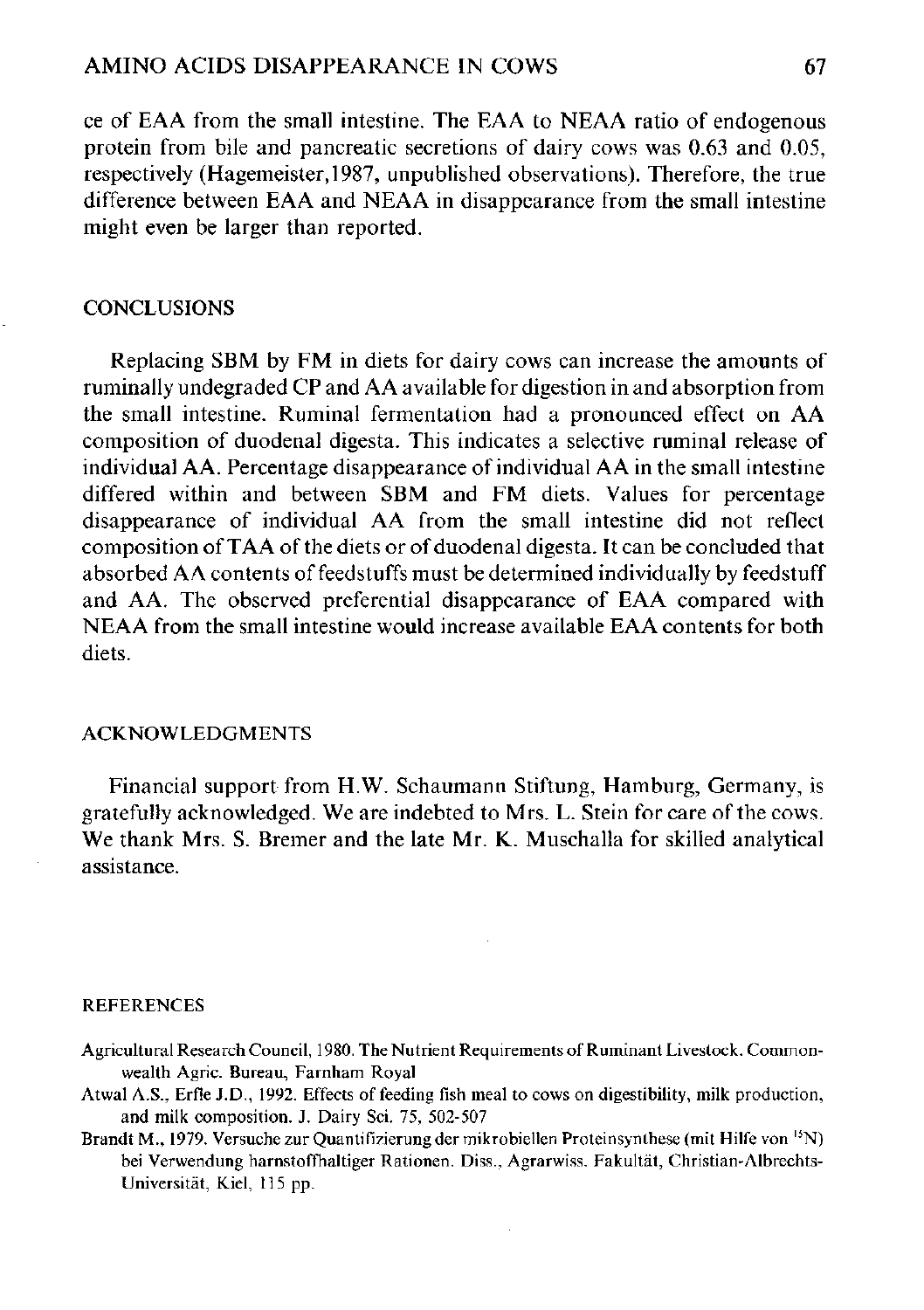- Brandt M. , Kühn I. , 1987. Photometrische Bestimmung von Cr-EDTA als Cr-Diphenylkarbazon-Komplex im Darminhalt und Kot nach Kjeldahlaufschluß. Arch. Anim. Nutr. 37, 452-453
- Brandt M. , Süfke A., Assmus G., 1984. Fistulierung von Milchkühen im Duodenum und Ileum mit einer neuartigen Umleitungskanle aus Silikon. Z. Tierphysiol. Tierernähr. Futtermittelk. 52, 90-91
- Clark J.H., Klusmeyer T.H., Cameron M.R., 1992. Microbial protein synthesis and flows of nitrogen fractions to the duodenum of dairy cows. J. Dairy Sei. 75, 2304-2323
- Cozzi G., Andrighetto I. , Berzaghi P., Polan C.E., 1995. *In situ* ruminal disappearance of essential amino acids in protein feedstuffs. J. Dairy Sei. 78, 161-171
- Erasmus L.J., 1991. The importance of amino acid profiles for dairy cows and the significance of changes in these profiles following the use of Yea-Sacc<sup>1026</sup>. In: T.P. Lyons (Editor). Biotechnology in the Feed Industry. Proceedings of Alltech's 7<sup>th</sup> Annual Symposium. Alltech Technical Publications, Nicholasville, KY, pp. 33-50
- Guilloteau P., Toullec R., Grongnet J.F., Patureau-Mirand P., Prugnaud J., Sauvant D., 1986. Digestion of milk, fish and soya-bean protein in the preruminant calf: flow of digesta, apparent digestibility at the end of the ileum and amino acid composition of ileal digesta. Brit. J. Nutr. 55, 571-592
- Hussein H.S., Stem M.D., Jordan R.M., 1991. Influence of dietary protein and carbohydrate sources on nitrogen metabolism and carbohydrate fermentation by ruminal microbes in continuous culture. J. Anim. Sei. 69, 2123-2133
- Iburg M. , 1993. Untersuchungen über den Bedarf laktierender Milchkühe an einzelnen Aminosäuren. Diss., Tierärztliche Hochschule Hannover, 120 pp.
- Keery CM. , Amos H.E., Froetschel M.A., 1993. Efferts of supplemental protein source on intraruminal fermentation, protein degradation, and amino acid absorption. J. Dairy Sei. 76, 514-524
- King K.J., Huber J.T., Sadik M. , Bergen W.G., Grant A.L., King V.L., 1990. Influence of dietary protein sources on the amino acid profiles available for digestion and metabolism in lactating cows. J. Dairy Sei. 73, 3208-3216
- Lebzien P., Rohr K., 1994. Bestimmung der wahren Verdaulichkeit von Aminosäuren aus dem Dünndarm von Milchkühen. Arch. Anim. Nutr. 45, 355-362
- McAllan A.B., Smith R.H., 1983. Factors influencing the digestion of carbohydrates between the mouth and abomasum of steers. Brit. J. Nutr. 50, 445-454
- Martillotti F., Terramoccia S., Puppo S., Danese V., 1995. Rumen protein degradability of concentrate feeds. Zootec. Nutr. Anim. 21, Suppl. 6, 171-175
- Merchen N.R., Titgemeyer E.C., 1992. Manipulation of amino acid supply to the growing ruminant. J. Anim. Sei. 70, 3238-3247
- Mikled C, 1986. Untersuchungen über den intraruminalen Abbau und den Futterwert von Sojaschalen beim Wiederkäuer. Diss., Fachber. Agrarwiss., Georg-August-Universität Göttingen, 82 pp.
- Naumann,.C, Bassler, R., Seibold, R., Barth, C, 1976. Die chemische Untersuchung von Futtermitteln. In: Verband Deutscher Landwirtschaftlicher Untersuchungs- und Forschungsanstalten (Editor). Methodenbuch, Vol. 3. Verlag Neumann-Neudamm, Melsungen, Methode 4.1.1
- Petit H.V., 1992. *In situ* degradability of feed ingredients at two proportions of concentrate.Ann. Zootech. 41, 145-152
- Satter L.D., Slyter L.L., 1974. Effect of ammonia concentration on rumen microbial protein production *in vitro.* Brit. J. Nutr. 32, 199-208
- Schröder A., Brandt M. , Südekum K.-H., Lubbadeh W., 1989. Ruminal degradability of crude protein from different treated soybean meals in lactating cows. Arch. Anim. Nutr. 39, 333-344